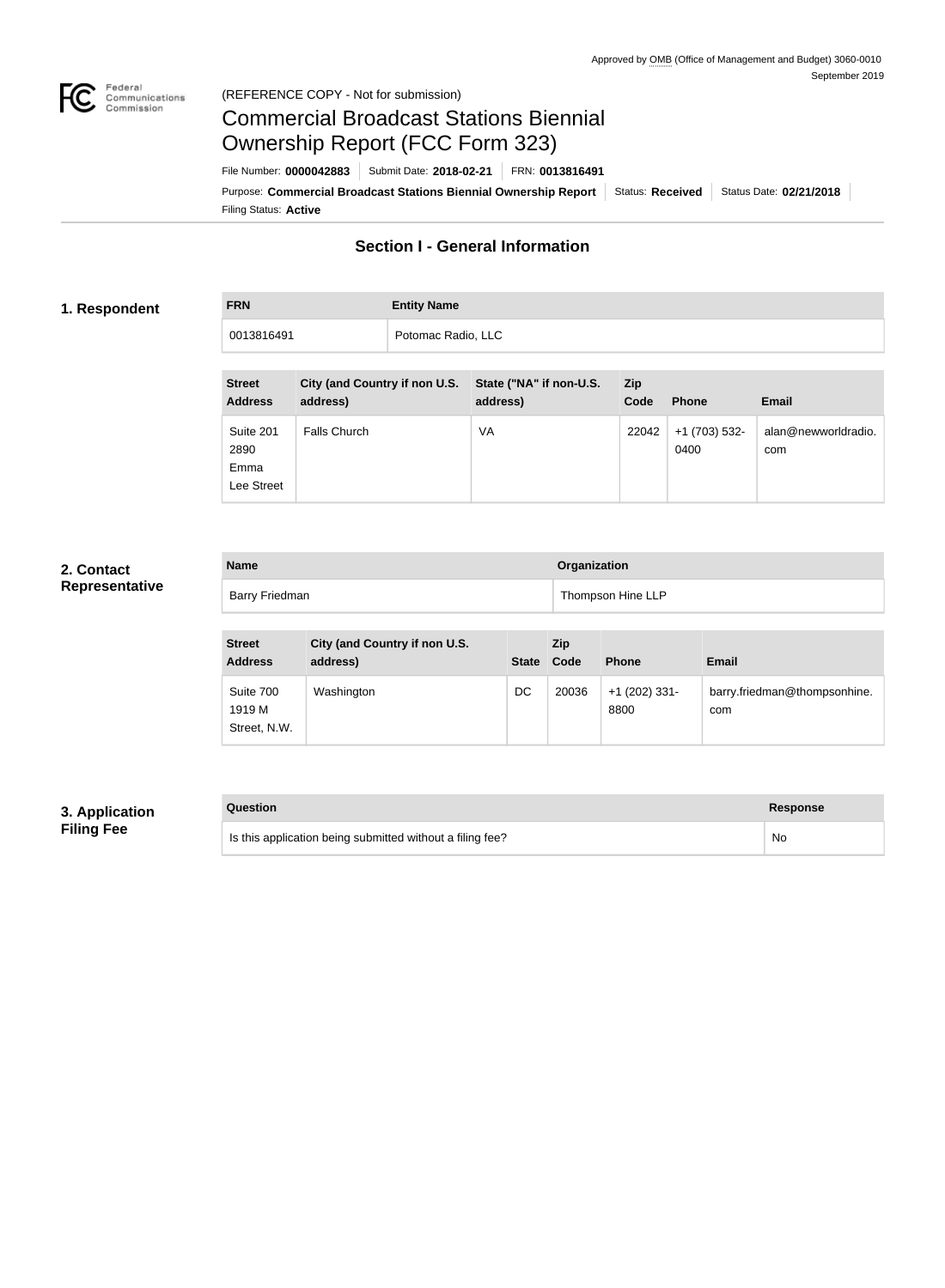| <b>Fees</b> | <b>Application Type</b> | <b>Form Number</b> | <b>Fee Code</b> | Quantity | <b>Fee Amount</b> | <b>Subtotal</b> |
|-------------|-------------------------|--------------------|-----------------|----------|-------------------|-----------------|
|             | Biennial                | Form 323           | <b>MAR</b>      |          | 85                | \$70.00         |
|             |                         |                    |                 |          | Total             | \$70.00         |

# **4. Nature of Respondent**

| (a) Provide the following information about the Respondent: |                           |  |
|-------------------------------------------------------------|---------------------------|--|
| <b>Relationship to stations/permits</b>                     | Licensee                  |  |
| <b>Nature of Respondent</b>                                 | Limited liability company |  |

**(b) Provide the following information about this report:**

| <b>Purpose</b> | Biennial                                                                                                                                                                               |
|----------------|----------------------------------------------------------------------------------------------------------------------------------------------------------------------------------------|
| "As of" date   | 10/01/2017                                                                                                                                                                             |
|                | When filing a biennial ownership report or validating<br>and resubmitting a prior biennial ownership report, this<br>date must be Oct. 1 of the year in which this report is<br>filed. |

### **5. Licensee(s) and Station(s)**

#### **Respondent is filing this report to cover the following Licensee(s) and station(s):**

| Licensee/Permittee Name | <b>FRN</b> |
|-------------------------|------------|
| Potomac Radio, LLC      | 0013816491 |
|                         |            |

| Fac. ID No. | <b>Call Sign</b> | City            | <b>State</b> | <b>Service</b> |
|-------------|------------------|-----------------|--------------|----------------|
| 54876       | <b>WCRW</b>      | <b>LEESBURG</b> | VA           | AM             |

# **Section II – Biennial Ownership Information**

#### **1. 47 C.F.R. Section 73.3613 and Other Documents**

Licensee Respondents that hold authorizations for one or more full power television, AM, and/or FM stations should list all contracts and other instruments set forth in 47 C.F.R. Section 73.3613(a) through (c) for the facility or facilities listed on this report. In addition, attributable Local Marketing Agreements (LMAs) and attributable Joint Sales Agreements (JSAs) must be disclosed by the licensee of the brokering station on its ownership report. If the agreement is an attributable LMA, an attributable JSA, or a network affiliation agreement, check the appropriate box. Otherwise, select "Other." Non-Licensee Respondents, as well as Licensee Respondents that only hold authorizations for Class A television and/or low power television stations, should select "Not Applicable" in response to this question.

| Document Information                            |                                                  |  |
|-------------------------------------------------|--------------------------------------------------|--|
| Description of contract or instrument           | Certificate of Organization                      |  |
| Parties to contract or instrument               | State of Delaware                                |  |
| Date of execution                               | 10/2013                                          |  |
| Date of expiration                              | No expiration date                               |  |
| <b>Agreement type</b><br>(check all that apply) | Other<br><b>Agreement Type: Charter document</b> |  |

**Document Information**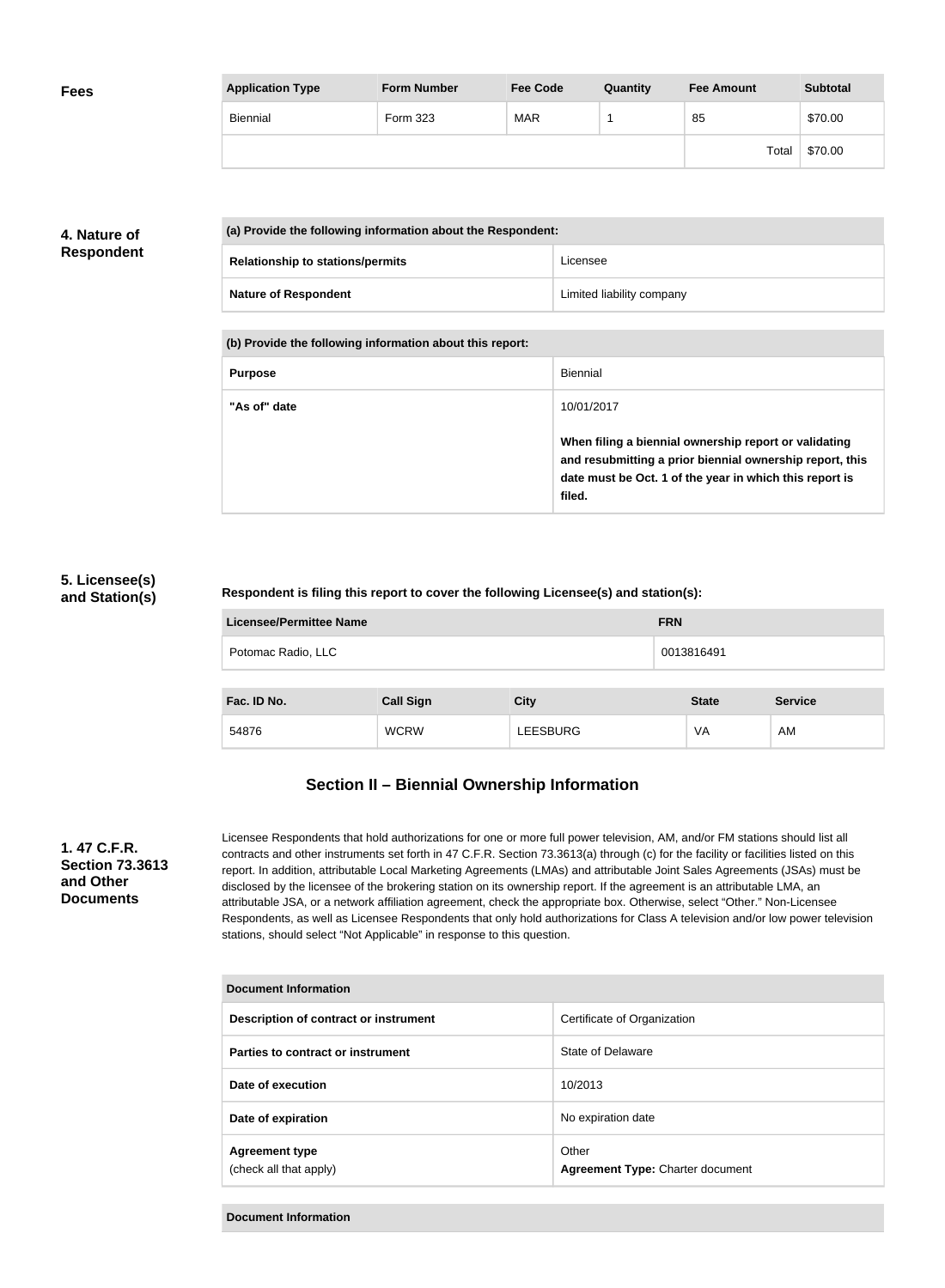| Description of contract or instrument           | <b>Operating Agreement</b>                         |
|-------------------------------------------------|----------------------------------------------------|
| Parties to contract or instrument               | Members of limited liability company               |
| Date of execution                               | 07/2005                                            |
| Date of expiration                              | No expiration date                                 |
| <b>Agreement type</b><br>(check all that apply) | Other<br><b>Agreement Type: Corporate document</b> |

#### **2. Ownership Interests**

**(a)** Ownership Interests. This Question requires Respondents to enter detailed information about ownership interests by generating a series of subforms. Answer each question on each subform. The first subform listing should be for the Respondent itself. If the Respondent is not a natural person, also list each of the officers, directors, stockholders, non-insulated partners, non-insulated members, and any other persons or entities with a direct attributable interest in the Respondent pursuant to the standards set forth in 47 C.F.R. Section 73.3555. (A "direct" interest is one that is not held through any intervening companies or entities.) List each interest holder with a direct attributable interest in the Respondent separately.

Leave the percentage of total assets (Equity Debt Plus) field blank for an interest holder unless that interest holder has an attributable interest in the Respondent solely on the basis of the Commission's Equity Debt Plus attribution standard, 47 C.F.R. Section 73.3555, Note 2(i).

In the case of vertical or indirect ownership structures, list only those interests in the Respondent that also represent an attributable interest in the Licensee(s) for which the report is being submitted.

Entities that are part of an organizational structure that includes holding companies or other forms of indirect ownership must file separate ownership reports. In such a structure do not report, or file a separate report for, any interest holder that does not have an attributable interest in the Licensee(s) for which the report is being submitted.

Please see the Instructions for further detail concerning interests that must be reported in response to this question.

The Respondent must provide an FCC Registration Number for each interest holder reported in response to this question. Please see the Instructions for detailed information and guidance concerning this requirement.

| Ownership information                                   |                                                         |                      |                                   |  |
|---------------------------------------------------------|---------------------------------------------------------|----------------------|-----------------------------------|--|
| <b>FRN</b>                                              | 0013816491                                              |                      |                                   |  |
| <b>Entity Name</b>                                      | Potomac Radio, LLC                                      |                      |                                   |  |
| <b>Address</b>                                          | PO Box                                                  |                      |                                   |  |
|                                                         | <b>Street 1</b>                                         | Suite 201            |                                   |  |
|                                                         | <b>Street 2</b>                                         | 2890 Emma Lee Street |                                   |  |
|                                                         | <b>City</b>                                             | <b>Falls Church</b>  |                                   |  |
|                                                         | State ("NA" if non-U.S.<br>address)                     | VA                   |                                   |  |
|                                                         | <b>Zip/Postal Code</b>                                  | 22042                |                                   |  |
|                                                         | Country (if non-U.S.<br>address)                        | <b>United States</b> |                                   |  |
| <b>Listing Type</b>                                     | Respondent                                              |                      |                                   |  |
| <b>Positional Interests</b><br>(check all that apply)   | Respondent                                              |                      |                                   |  |
| <b>Tribal Nation or Tribal</b><br><b>Entity</b>         | Interest holder is not a Tribal nation or Tribal entity |                      |                                   |  |
| <b>Interest Percentages</b><br>(enter percentage values | <b>Voting</b>                                           | 0.0%                 | <b>Jointly Held?</b><br><b>No</b> |  |
| from 0.0 to 100.0)                                      | <b>Equity</b>                                           | 0.0%                 |                                   |  |
|                                                         |                                                         |                      |                                   |  |

**Ownership Information**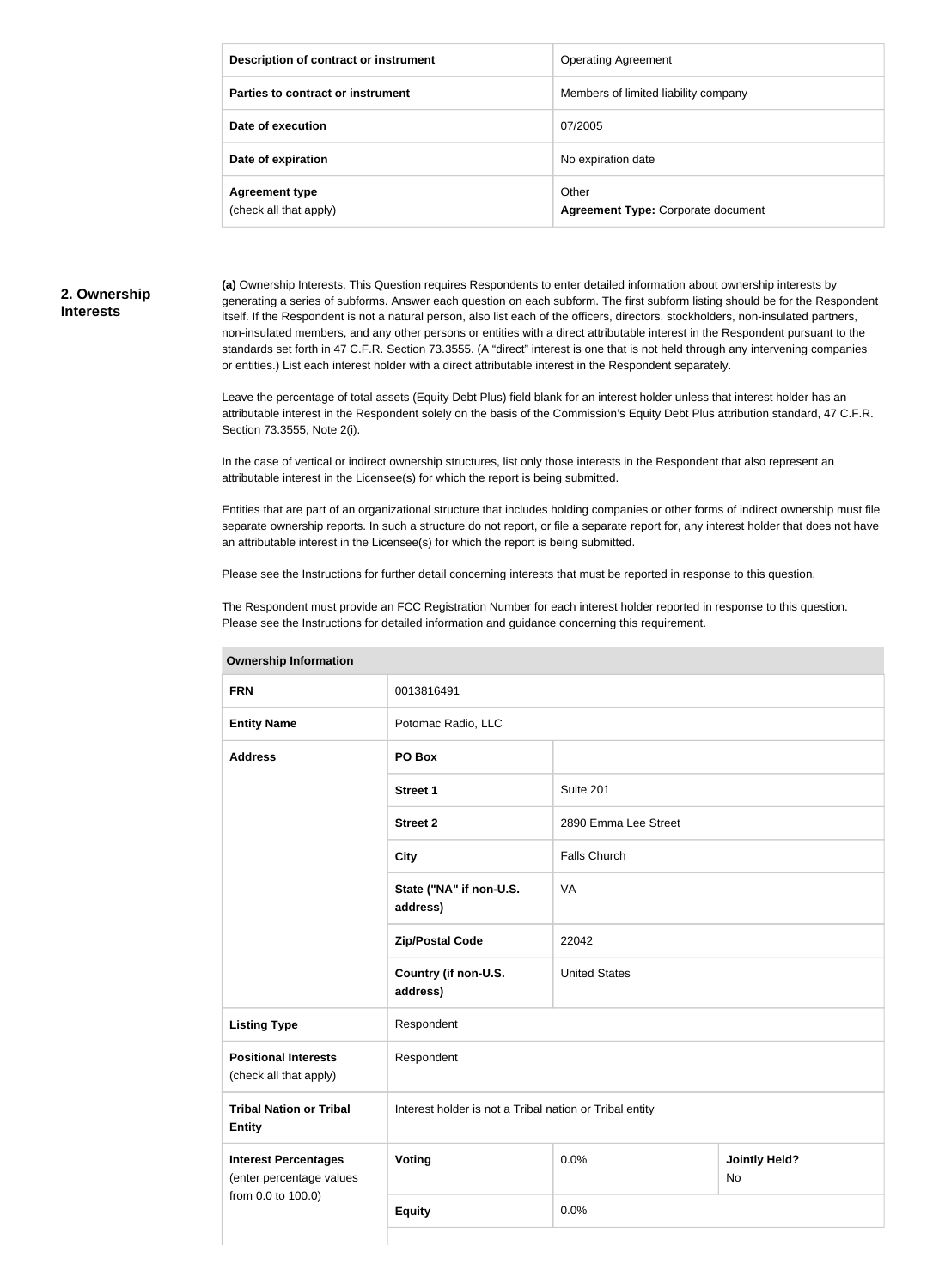| <b>Total assets (Equity Debt</b><br>Plus)                                            | $0.0\%$ |    |
|--------------------------------------------------------------------------------------|---------|----|
| Does interest holder have an attributable interest in one or more broadcast stations |         | No |

**that do not appear on this report?**

No

| <b>Ownership Information</b>                                                                |                                                         |                                       |  |  |
|---------------------------------------------------------------------------------------------|---------------------------------------------------------|---------------------------------------|--|--|
| <b>FRN</b>                                                                                  | 0023203359                                              |                                       |  |  |
| <b>Entity Name</b>                                                                          |                                                         | THE INA TORNBERG EXEMPT MARITAL TRUST |  |  |
| <b>Address</b>                                                                              | PO Box                                                  |                                       |  |  |
|                                                                                             | <b>Street 1</b>                                         | Suite 201                             |  |  |
|                                                                                             | <b>Street 2</b>                                         | 2890 Emma Lee Street                  |  |  |
|                                                                                             | <b>City</b>                                             | <b>Falls Church</b>                   |  |  |
|                                                                                             | State ("NA" if non-U.S.<br>address)                     | VA                                    |  |  |
|                                                                                             | <b>Zip/Postal Code</b>                                  | 22042                                 |  |  |
|                                                                                             | Country (if non-U.S.<br>address)                        | <b>United States</b>                  |  |  |
| <b>Listing Type</b>                                                                         | Other Interest Holder                                   |                                       |  |  |
| <b>Positional Interests</b><br>(check all that apply)                                       | LC/LLC/PLLC Member                                      |                                       |  |  |
| <b>Tribal Nation or Tribal</b><br><b>Entity</b>                                             | Interest holder is not a Tribal nation or Tribal entity |                                       |  |  |
| <b>Interest Percentages</b><br>(enter percentage values                                     | Voting<br>22.0%<br><b>Jointly Held?</b><br>No           |                                       |  |  |
| from 0.0 to 100.0)                                                                          | <b>Equity</b>                                           | 22.0%                                 |  |  |
|                                                                                             | <b>Total assets (Equity Debt</b><br>Plus)               |                                       |  |  |
| Does interest holder have an attributable interest in one or more broadcast stations<br>Yes |                                                         |                                       |  |  |

**that do not appear on this report?**

| <b>Ownership Information</b> |                                           |                      |
|------------------------------|-------------------------------------------|----------------------|
| <b>FRN</b>                   | 0023203375                                |                      |
| <b>Entity Name</b>           | THE INA TORNBERG NON-EXEMPT MARITAL TRUST |                      |
| <b>Address</b>               | PO Box                                    |                      |
|                              | <b>Street 1</b>                           | Suite 201            |
|                              | <b>Street 2</b>                           | 2890 Emma Lee Street |
|                              | <b>City</b>                               | <b>Falls Church</b>  |
|                              | State ("NA" if non-U.S.<br>address)       | VA                   |
|                              | <b>Zip/Postal Code</b>                    | 22042                |
|                              | Country (if non-U.S.<br>address)          | <b>United States</b> |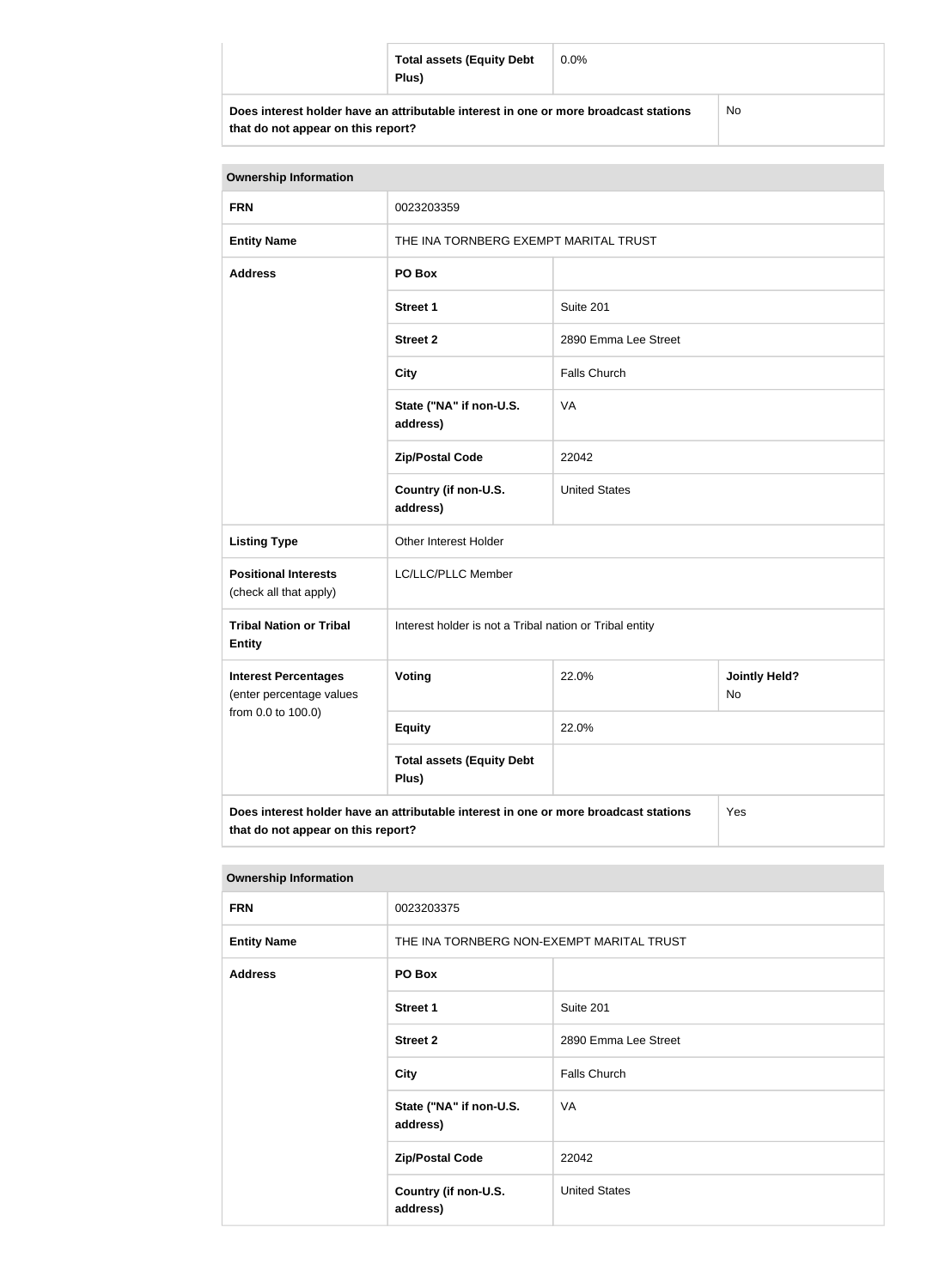| <b>Listing Type</b>                                                                                                        | Other Interest Holder                                   |       |                             |
|----------------------------------------------------------------------------------------------------------------------------|---------------------------------------------------------|-------|-----------------------------|
| <b>Positional Interests</b><br>(check all that apply)                                                                      | LC/LLC/PLLC Member                                      |       |                             |
| <b>Tribal Nation or Tribal</b><br><b>Entity</b>                                                                            | Interest holder is not a Tribal nation or Tribal entity |       |                             |
| <b>Interest Percentages</b><br>(enter percentage values                                                                    | Voting                                                  | 28.0% | <b>Jointly Held?</b><br>No. |
| from 0.0 to 100.0)                                                                                                         | <b>Equity</b>                                           | 28.0% |                             |
|                                                                                                                            | <b>Total assets (Equity Debt</b><br>Plus)               |       |                             |
| Does interest holder have an attributable interest in one or more broadcast stations<br>that do not appear on this report? |                                                         |       | Yes                         |

| <b>Ownership Information</b>                                                                                                      |                                                         |                      |                            |
|-----------------------------------------------------------------------------------------------------------------------------------|---------------------------------------------------------|----------------------|----------------------------|
| <b>FRN</b>                                                                                                                        | 0025569633                                              |                      |                            |
| <b>Entity Name</b>                                                                                                                | Avi B. Weitzman 2015 Trust 1, Dated March 26, 2015      |                      |                            |
| <b>Address</b>                                                                                                                    | PO Box                                                  |                      |                            |
|                                                                                                                                   | <b>Street 1</b>                                         | Suite 201            |                            |
|                                                                                                                                   | <b>Street 2</b>                                         | 2890 Emma Lee Street |                            |
|                                                                                                                                   | <b>City</b>                                             | <b>Falls Church</b>  |                            |
|                                                                                                                                   | State ("NA" if non-U.S.<br>address)                     | <b>VA</b>            |                            |
|                                                                                                                                   | <b>Zip/Postal Code</b>                                  | 22042                |                            |
|                                                                                                                                   | Country (if non-U.S.<br>address)                        | <b>United States</b> |                            |
| <b>Listing Type</b>                                                                                                               | Other Interest Holder                                   |                      |                            |
| <b>Positional Interests</b><br>(check all that apply)                                                                             | LC/LLC/PLLC Member                                      |                      |                            |
| <b>Tribal Nation or Tribal</b><br><b>Entity</b>                                                                                   | Interest holder is not a Tribal nation or Tribal entity |                      |                            |
| <b>Interest Percentages</b><br>(enter percentage values                                                                           | Voting                                                  | 30.0%                | <b>Jointly Held?</b><br>No |
| from 0.0 to 100.0)                                                                                                                | <b>Equity</b>                                           | 30.0%                |                            |
|                                                                                                                                   | <b>Total assets (Equity Debt</b><br>Plus)               |                      |                            |
| Does interest holder have an attributable interest in one or more broadcast stations<br>Yes<br>that do not appear on this report? |                                                         |                      |                            |

| <b>Ownership Information</b> |                                              |           |
|------------------------------|----------------------------------------------|-----------|
| <b>FRN</b>                   | 0025570037                                   |           |
| <b>Entity Name</b>           | Weitzman Marital Trust FBO Malka B. Weitzman |           |
| <b>Address</b>               | PO Box                                       |           |
|                              | <b>Street 1</b>                              | Suite 201 |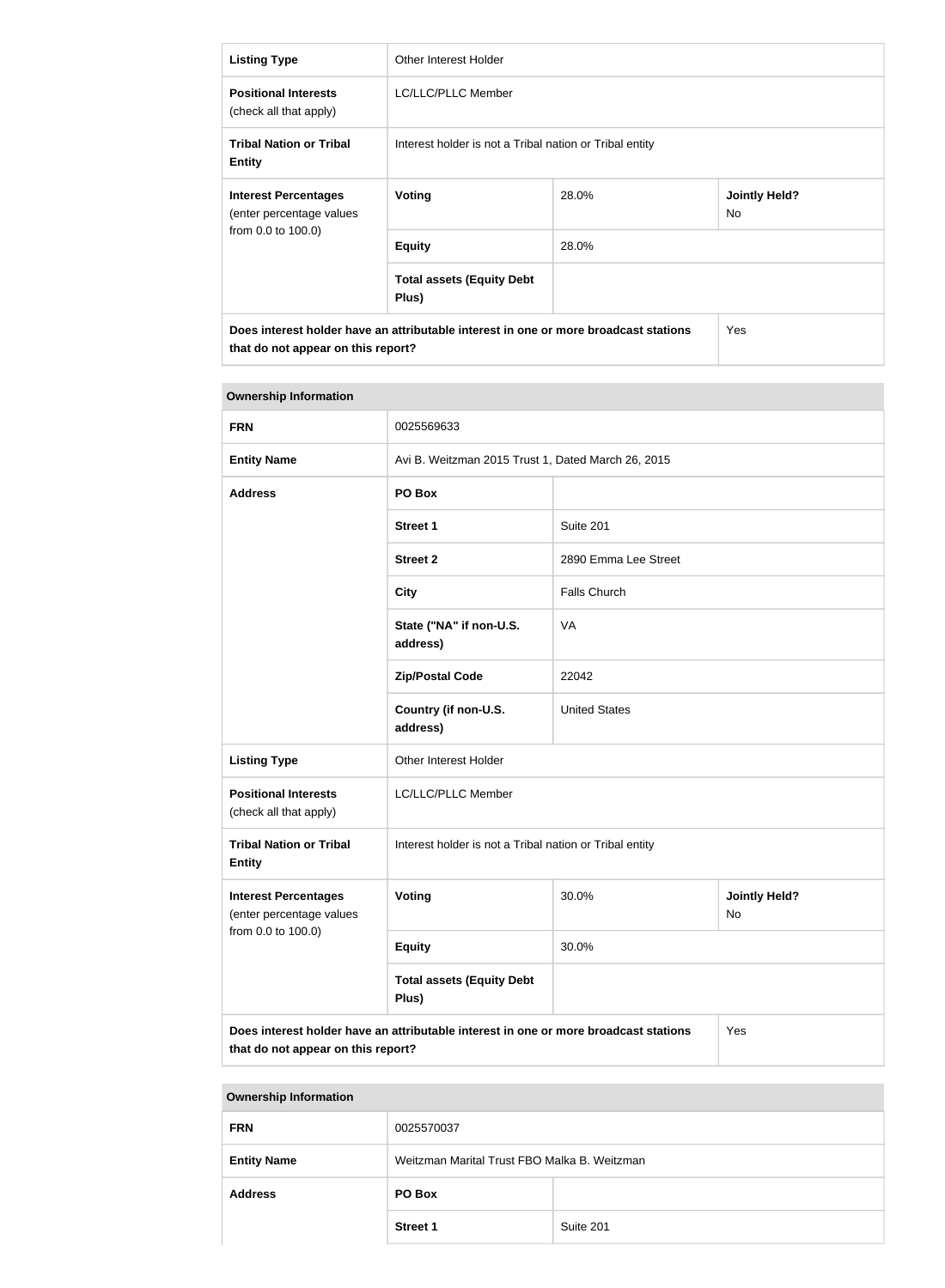|                                                                                                                            | <b>Street 2</b>                                         | 2890 Emma Lee Street |                                   |
|----------------------------------------------------------------------------------------------------------------------------|---------------------------------------------------------|----------------------|-----------------------------------|
|                                                                                                                            | <b>City</b>                                             | <b>Falls Church</b>  |                                   |
|                                                                                                                            | State ("NA" if non-U.S.<br>address)                     | <b>VA</b>            |                                   |
|                                                                                                                            | <b>Zip/Postal Code</b>                                  | 22042                |                                   |
|                                                                                                                            | Country (if non-U.S.<br>address)                        | <b>United States</b> |                                   |
| <b>Listing Type</b>                                                                                                        | Other Interest Holder                                   |                      |                                   |
| <b>Positional Interests</b><br>(check all that apply)                                                                      | LC/LLC/PLLC Member                                      |                      |                                   |
| <b>Tribal Nation or Tribal</b><br><b>Entity</b>                                                                            | Interest holder is not a Tribal nation or Tribal entity |                      |                                   |
| <b>Interest Percentages</b><br>(enter percentage values                                                                    | Voting                                                  | 20.0%                | <b>Jointly Held?</b><br><b>No</b> |
| from 0.0 to 100.0)                                                                                                         | <b>Equity</b>                                           | 20.0%                |                                   |
|                                                                                                                            | <b>Total assets (Equity Debt</b><br>Plus)               |                      |                                   |
| Does interest holder have an attributable interest in one or more broadcast stations<br>that do not appear on this report? |                                                         |                      | Yes                               |

#### **Ownership Information**

| <b>FRN</b>                                                                    | 0027262252                          |                        |                                   |
|-------------------------------------------------------------------------------|-------------------------------------|------------------------|-----------------------------------|
| <b>Name</b>                                                                   | Alan Pendleton                      |                        |                                   |
| <b>Address</b>                                                                | PO Box                              |                        |                                   |
|                                                                               | <b>Street 1</b>                     | Suite 201              |                                   |
|                                                                               | <b>Street 2</b>                     | 2890 Emma Lee Street   |                                   |
|                                                                               | <b>City</b>                         | <b>Falls Church</b>    |                                   |
|                                                                               | State ("NA" if non-U.S.<br>address) | VA                     |                                   |
|                                                                               | <b>Zip/Postal Code</b>              | 22042                  |                                   |
|                                                                               | Country (if non-U.S.<br>address)    | <b>United States</b>   |                                   |
| <b>Listing Type</b>                                                           | Other Interest Holder               |                        |                                   |
| <b>Positional Interests</b><br>(check all that apply)                         | Officer                             |                        |                                   |
| Citizenship, Gender,                                                          | <b>Citizenship</b>                  | <b>US</b>              |                                   |
| <b>Ethnicity, and Race</b><br><b>Information (Natural</b>                     | Gender                              | Male                   |                                   |
| <b>Persons Only)</b>                                                          | <b>Ethnicity</b>                    | Not Hispanic or Latino |                                   |
|                                                                               | Race                                | White                  |                                   |
| <b>Interest Percentages</b><br>(enter percentage values<br>from 0.0 to 100.0) | <b>Voting</b>                       | 0.0%                   | <b>Jointly Held?</b><br><b>No</b> |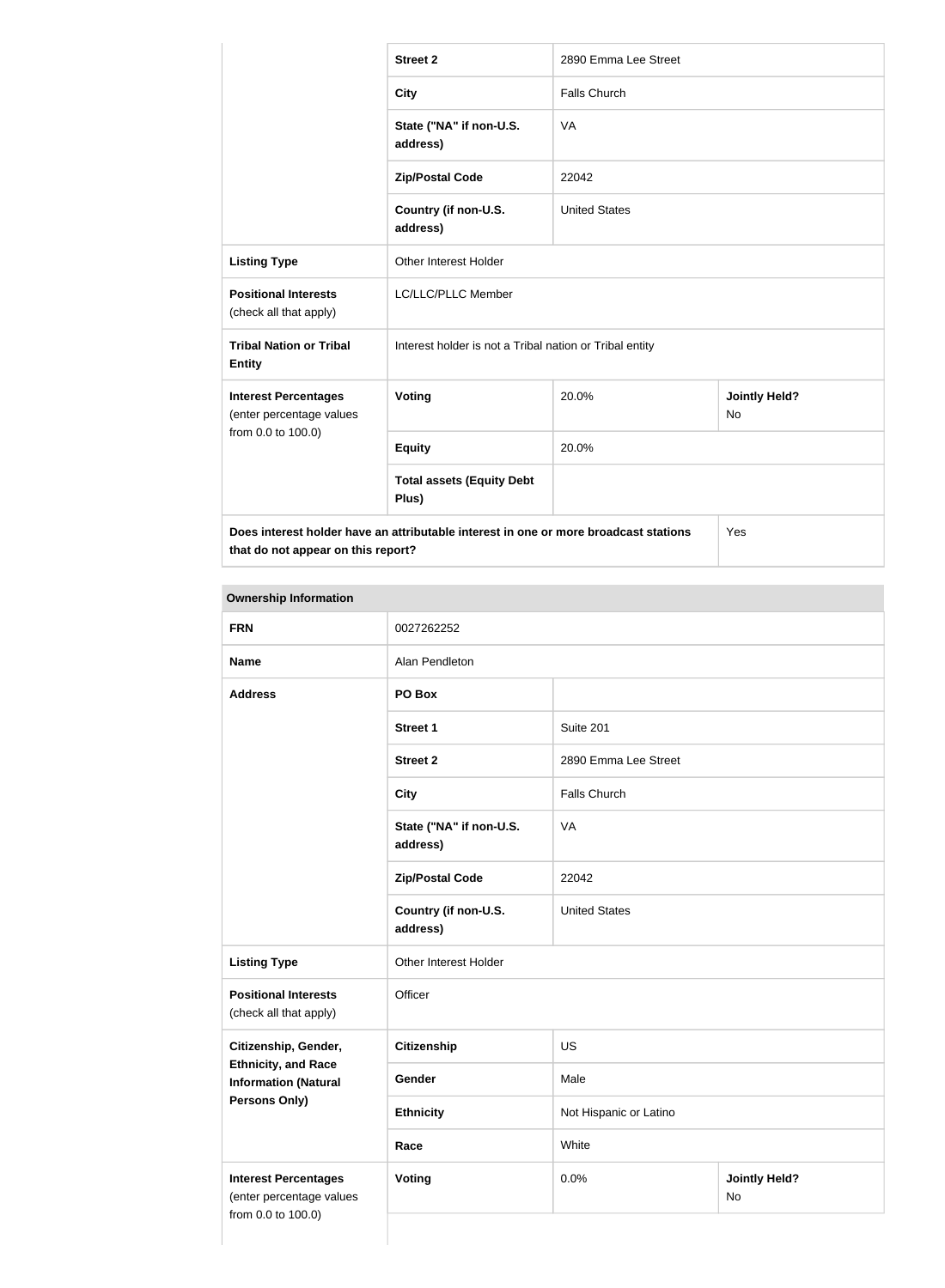|                                                                                                                                                                   | <b>Equity</b>                                                                        | $0.0\%$ |            |
|-------------------------------------------------------------------------------------------------------------------------------------------------------------------|--------------------------------------------------------------------------------------|---------|------------|
|                                                                                                                                                                   | <b>Total assets (Equity Debt</b><br>Plus)                                            |         |            |
| that do not appear on this report?                                                                                                                                | Does interest holder have an attributable interest in one or more broadcast stations |         | <b>Yes</b> |
| <b>Yes</b><br>(b) Respondent certifies that any interests, including equity, financial, or voting<br>interests, not reported in this filing are non-attributable. |                                                                                      |         |            |

If "No," submit as an exhibit an explanation.

| (c) Does the Respondent or any reported interest holder<br>hold an attributable interest in any newspaper entities in<br>the same market as any station for which this report is<br>filed, as defined in 47 C.F.R. Section 73.3555?                                                                                                                                                                                                                                                                                                                                                                                                              | No |
|--------------------------------------------------------------------------------------------------------------------------------------------------------------------------------------------------------------------------------------------------------------------------------------------------------------------------------------------------------------------------------------------------------------------------------------------------------------------------------------------------------------------------------------------------------------------------------------------------------------------------------------------------|----|
| If "Yes," provide information describing the interest(s), using<br>EITHER the subform OR the spreadsheet option below.<br>Respondents with a large number (50 or more) of entries to<br>submit should use the spreadsheet option.                                                                                                                                                                                                                                                                                                                                                                                                                |    |
| NOTE: Spreadsheets must be submitted in a special XML<br>Spreadsheet format with the appropriate structure that is<br>specified in the documentation. For instructions on how to<br>use the spreadsheet option to complete this question<br>(including templates to start with), please Click Here.                                                                                                                                                                                                                                                                                                                                              |    |
| If using the subform, leave the percentage of total assets<br>(Equity Debt Plus) field blank for an interest holder unless<br>that interest holder has an attributable interest in the<br>newspaper entity solely on the basis of the Commission's<br>Equity Debt Plus attribution standard, 47 C.F.R. Section<br>73.3555, Note 2(i). If using an XML Spreadsheet, enter "NA"<br>into the percentage of total assets (Equity Debt Plus) field<br>for an interest holder unless that interest holder has an<br>attributable interest in the newspaper entity solely on the<br>basis of the Commission's Equity Debt Plus attribution<br>standard. |    |
| The Respondent must provide an FCC Registration Number<br>for each interest holder reported in response to this<br>question. Please see the Instructions for detailed information<br>and guidance concerning this requirement.                                                                                                                                                                                                                                                                                                                                                                                                                   |    |

**(d) Are any of the individuals listed as an attributable interest holder in the Respondent married to each other or related to each other as parentchild or as siblings?** No

If "Yes," provide the following information for each such the relationship.

| (e) Is Respondent seeking an attribution exemption for any officer or director with<br>duties wholly unrelated to the Licensee(s)?                                                                                             | No |
|--------------------------------------------------------------------------------------------------------------------------------------------------------------------------------------------------------------------------------|----|
| If "Yes," complete the information in the required fields and submit an Exhibit fully describing<br>that individual's duties and responsibilities, and explaining why that individual should not be<br>attributed an interest. |    |